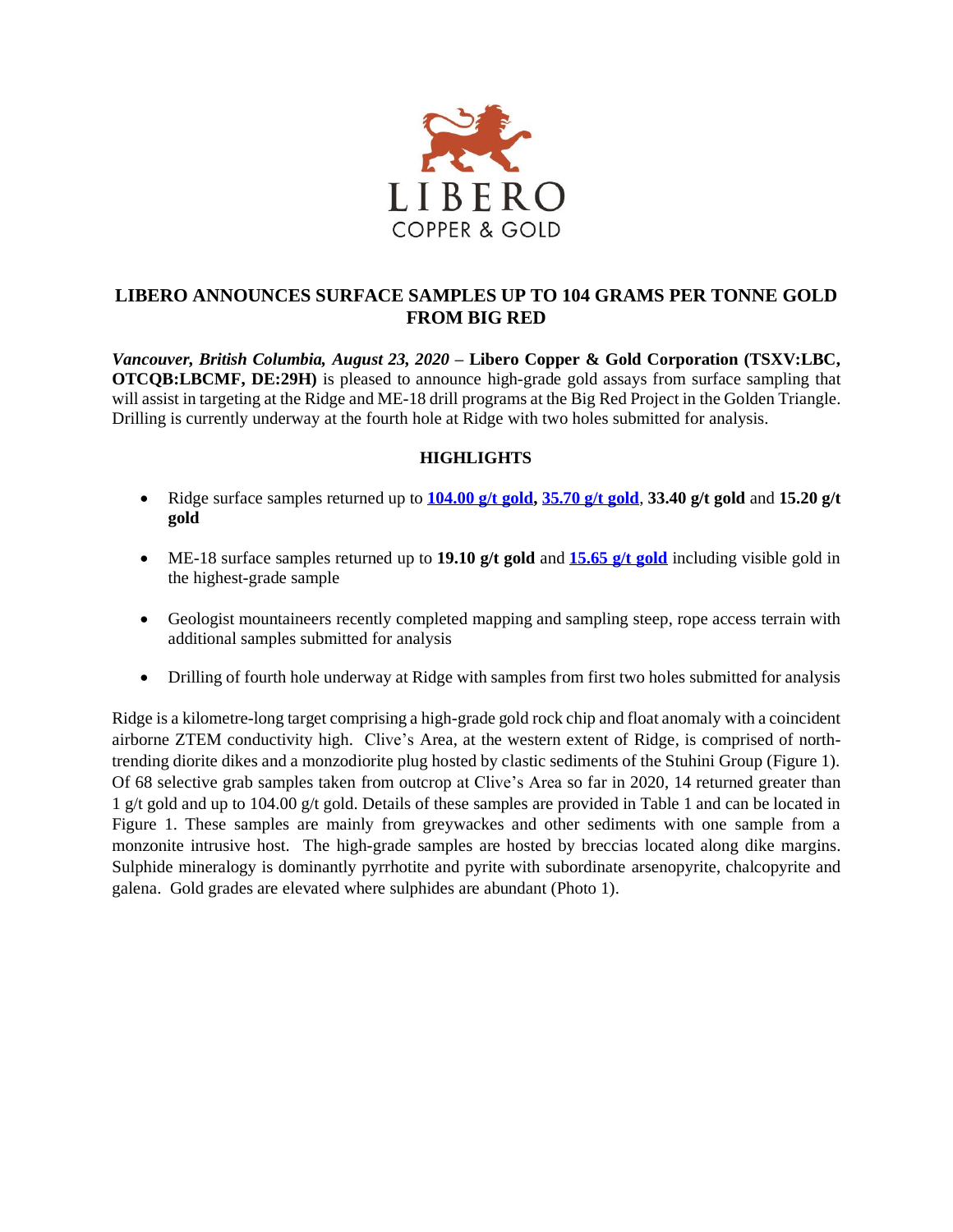| Sample ID | Au $(g/t)$ | Ag(g/t) | Cu (ppm) |
|-----------|------------|---------|----------|
| A0193634  | 2.90       | 1.6     | 280      |
| A0193635  | 104.00     | 34.3    | 3,400    |
| A0193638  | 1.77       | 0.5     | 307      |
| A0193698  | 1.77       | 0.0     | 279      |
| A0193699  | 1.01       | 3.8     | 1,235    |
| A0193700  | 2.81       | 6.4     | 3,940    |
| A0193808  | 1.15       | 1.4     | 1,020    |
| A0193815  | 35.70      | 93.4    | 96       |
| A0193816  | 4.16       | 0.5     | 24       |
| A0193817  | 33.40      | 4.7     | 7        |
| A0193819  | 8.65       | 7.6     | 476      |
| A0193823  | 1.58       | 1.7     | 149      |
| A0561007  | 15.20      | 0.8     | 17       |
| A0561008  | 7.12       | 0.8     | 128      |

Table 1: 2020 grab samples from outcrop with >1 g/t Au from Clive's Area at Ridge.



Figure 1: Clive's area at the Ridge target with diorite dikes and monzodiorite plug hosted by clastic sediments.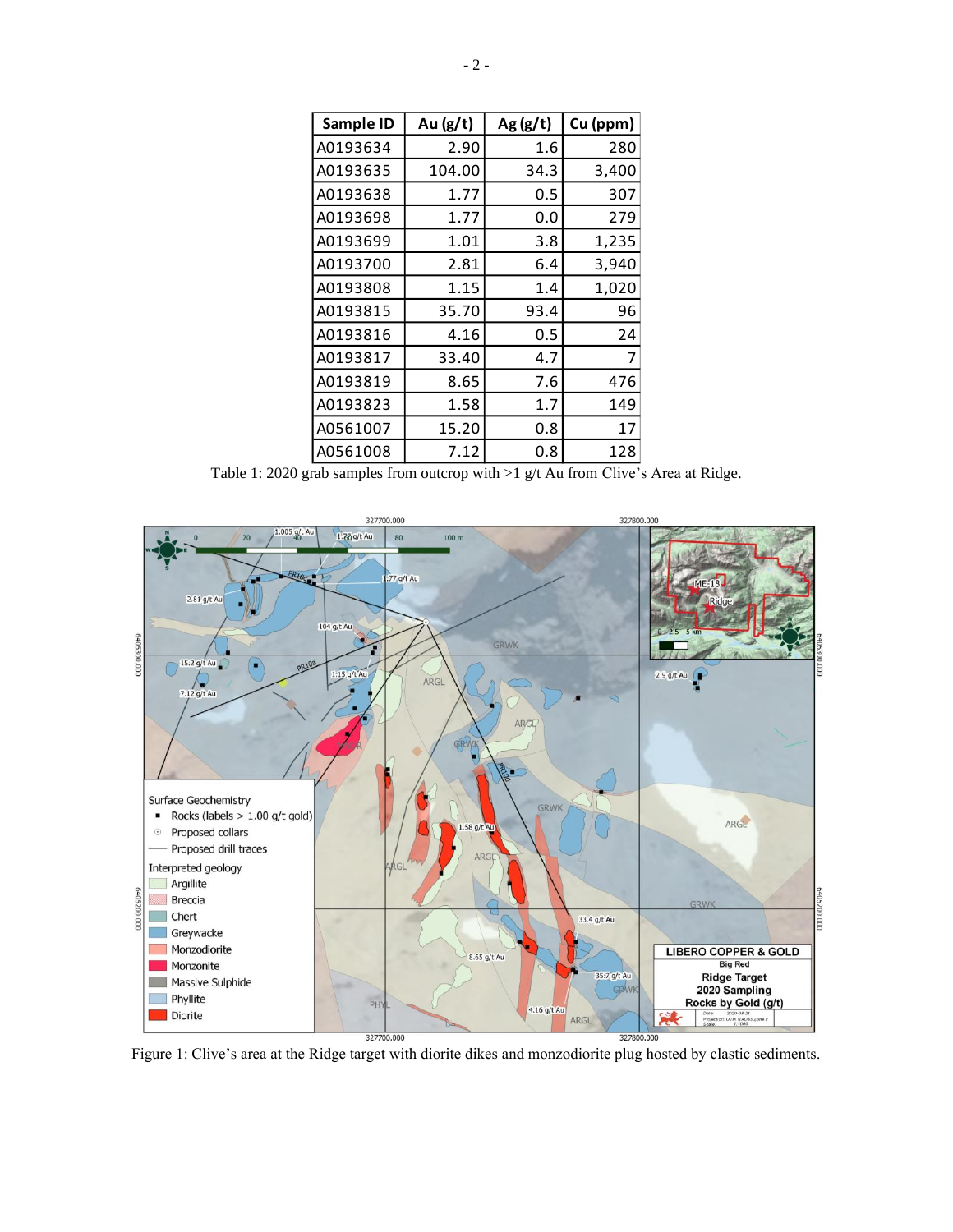

Photo 1: 104 g/t gold sample from breccia at Clive's Area at Ridge. Pyrrhotite, Chalcopyrite and Arsenopyrite.

At ME-18 gold-bearing massive quartz veins are hosted in a diorite plug that has been intruded into silicasericite-chlorite-clay altered volcanic rocks of the Stuhini Group. Of the 32 selective grab samples taken at ME-18 so far in 2020, 8 returned greater than 1 g/t gold and up to 19.10 g/t gold. Details of these samples are provided in Table 2 and can be located in Figure 2.

| Sample ID | Au $(g/t)$ |  |
|-----------|------------|--|
| A0193739  | 6.69       |  |
| A0193741  | 2.00       |  |
| A0193743  | 3.92       |  |
| A0193746  | 3.14       |  |
| A0193747  | 15.65      |  |
| A0193748  | 9.65       |  |
| A0193749  | 5.44       |  |
| A0193907  | 19.10      |  |

Table 2: 2020 grab samples from outcrop with >1 g/t Au from ME-18.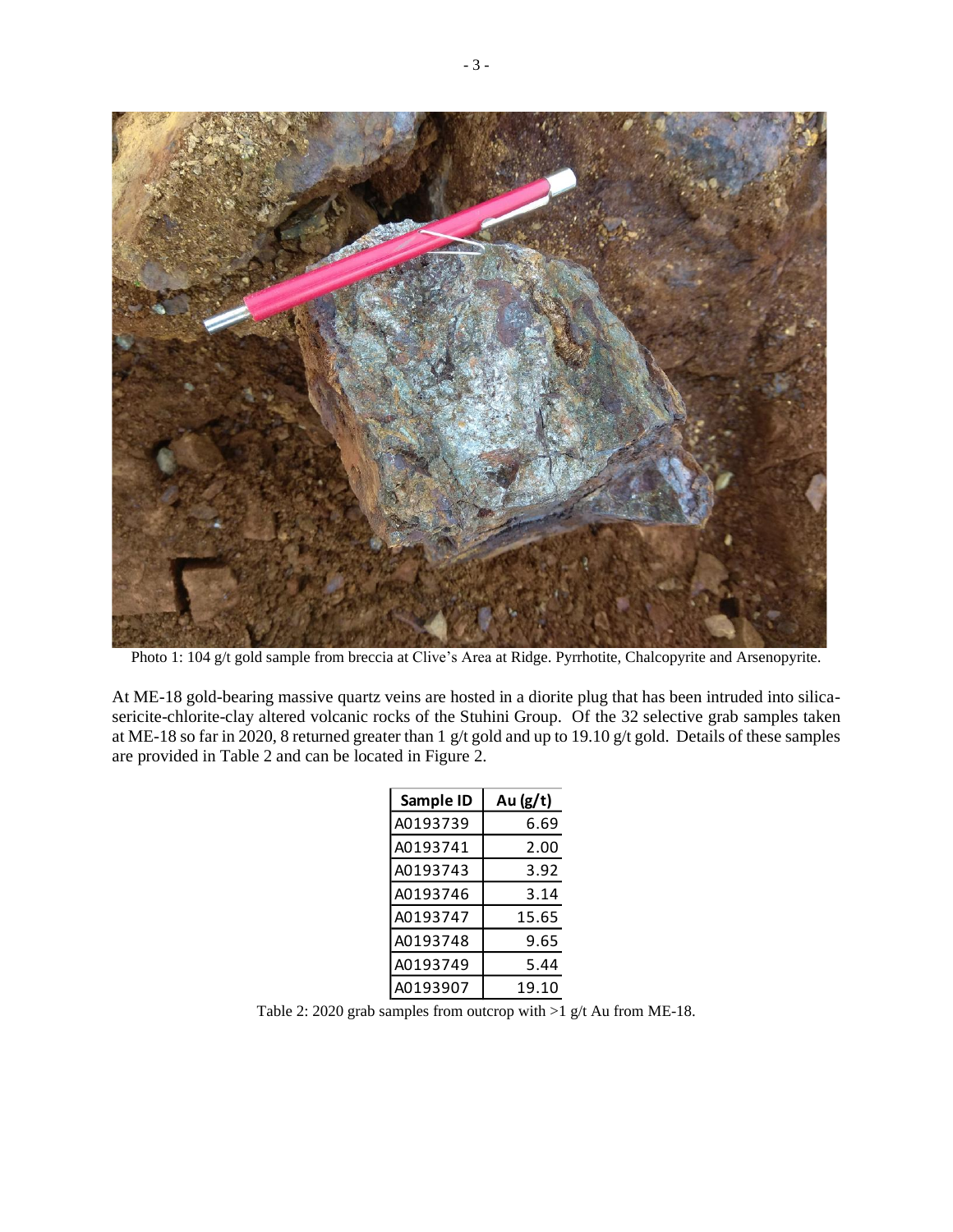

Figure 2: 2020 surface samples and planned drilling at ME-18.

### *Quality Assurance*

All Libero sample assay results have been monitored through a quality control / quality assurance (QA/QC) program including the insertion of blind standards and coarse blanks. Monitoring of the 2020 surface QA/QC program has determined the results to be of acceptable quality. Samples are securely transported to ALS Global's sample preparation facility in Whitehorse, Yukon. Sample pulps are analyzed in North Vancouver, British Columbia for gold by fire assay using a 30-gram charge with atomic absorption spectroscopy (AAS) finish. Samples which exceed 9 g/t gold trigger a 30-gram fire assay with gravimetric finish. Copper and silver content are determined by four-acid digestion with ICP-AES finish. ALS Global is an independent laboratory. Libero is not aware of any other factors that could materially affect the accuracy or reliability of the data referred to herein.

### *About the Big Red Property*

Big Red is a new gold discovery located 70 kilometres north of Galore Creek and 100 kilometres west of Red Chris in the Golden Triangle, of northwestern British Columbia, Canada. Big Red comprises 20 contiguous claims, totaling 26,000 hectares, 45 kilometres southwest of Telegraph Creek along the Barrington Tote Road.